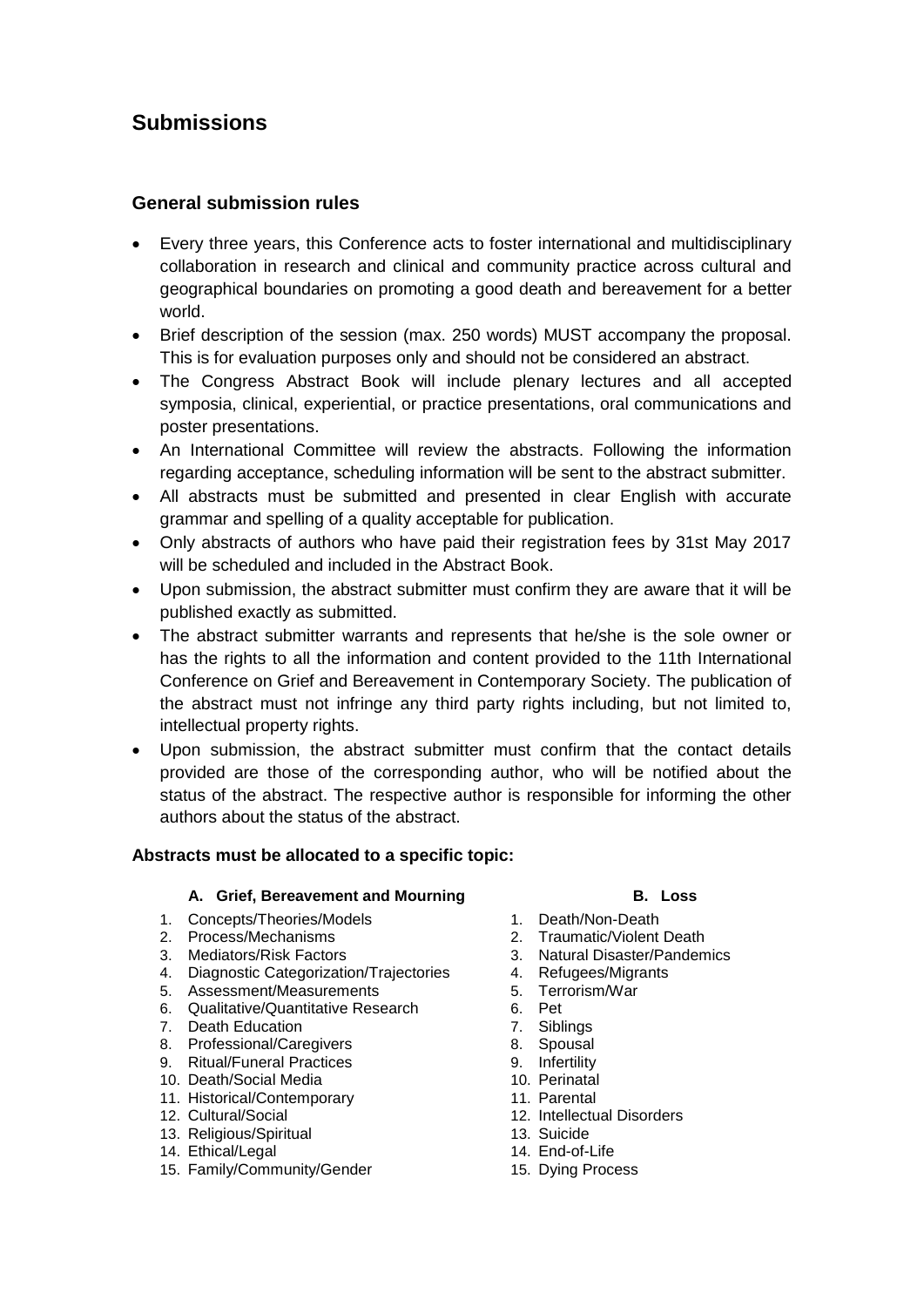- 16. Life Span/Development Issues
- **C. Interventions**
- 1. Supportive Social/Community 2. Expressive art techniques
- 3. Support Groups<br>5. Counselling
- 
- 7. Internet Based Technologies 8. Biological therapies
- 
- 4. Mind-body<br>6. Psychotherapies
	-
	-

Please note that abstracts must be SUBMITTED up to the deadline in order to be sent reviewed for inclusion in the Scientific Programme.

# **Specific rules submission**

### **Symposium**

*Panel of international professionals developing a topic*

- Brief description of the session (max. 250 words) MUST accompany the proposal. This is for evaluation purposes only and should not be considered an abstract.
- It is compulsory to have 1 chairperson, 1 co-chairperson and 4 speakers per session.
- It is highly desirable that a symposium should include no more than two speakers of the same nationality.
- It is imperative that Chairpersons and proposers obtain the acceptance of every speaker in their session prior to submission.
- Following acceptance of the Symposium each speaker must submit an abstract of his/her presentation.
- All members of the faculty of symposium should be self-financed and registered for the Congress.

Deadline for submission of proposals for symposia is: April 1st, 2017

Notifications regarding the status of your symposium proposal will be sent by April 11th, 2017.

# **Oral communications and posters presentations**

*Research, theoretical or practice report*